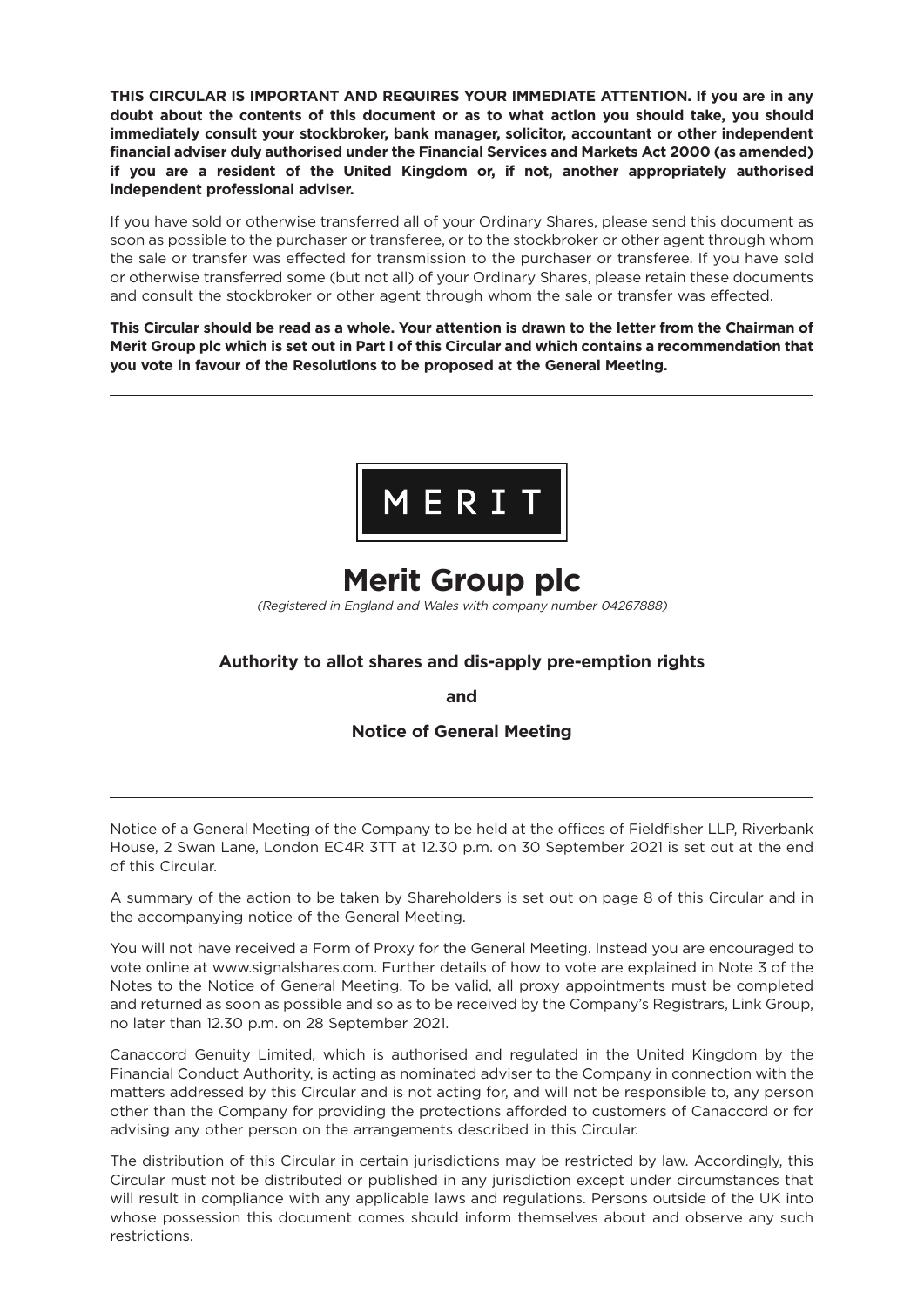This document includes forward looking statements (that is, statements other than statements of historical facts), including (without limitation) those regarding the Company's financial position, business strategy, plans and objectives of management for future operations, and any statement preceded or followed by, or including, words such as "target", "believe", "expect", "aim", "intend", "will", "may", "anticipate", "would" or "could", or negatives of such words. Such forward looking statements involve known and unknown risks, uncertainties and other factors beyond the Company's control, that could cause the actual results, performance or achievements of the Company to be materially different to future results, performance or achievements expressed or implied by such statements. Such forward looking statements are based on numerous assumptions regarding the Company's present and future business strategies and the environment in which the Company will operate in the future. They speak only as at the date of this document. The Company expressly disclaims any obligation to disseminate any update or revision to any forward looking statement in this document to reflect any change in the Company's expectations or any change in events, conditions or circumstances on which any such statement is based, unless required to do so by applicable law or the AIM Rules.

Certain terms used in this Circular, including certain capitalised terms and certain technical and other terms, are defined on page 5 of this Circular.

Copies of this document will be available free of charge from the Company's registered office during normal business hours on each day (excluding Saturday, Sunday and public holidays) from the date hereof until the date of the General Meeting. Copies will also be available from the Company's website at www.meritgroupplc.com.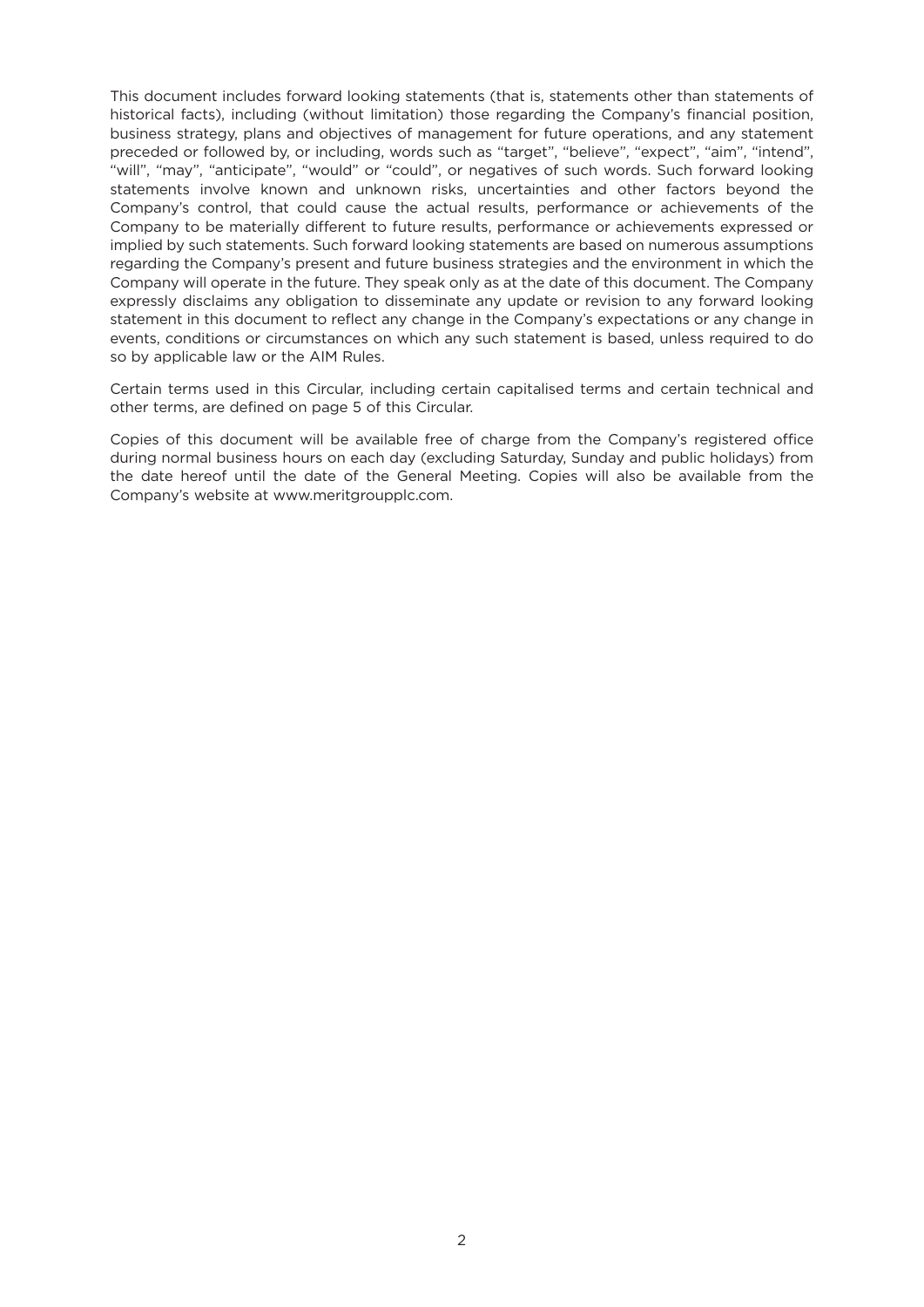# **TABLE OF CONTENTS**

|                                               | Page            |
|-----------------------------------------------|-----------------|
| <b>EXPECTED TIMETABLE OF PRINCIPAL EVENTS</b> | $\overline{4}$  |
| <b>ALLOTMENT STATISTICS</b>                   | $\overline{4}$  |
| <b>DEFINITIONS</b>                            | 5               |
| <b>PART I - LETTER FROM THE CHAIRMAN</b>      |                 |
| <b>NOTICE OF GENERAL MEETING</b>              | 10 <sup>1</sup> |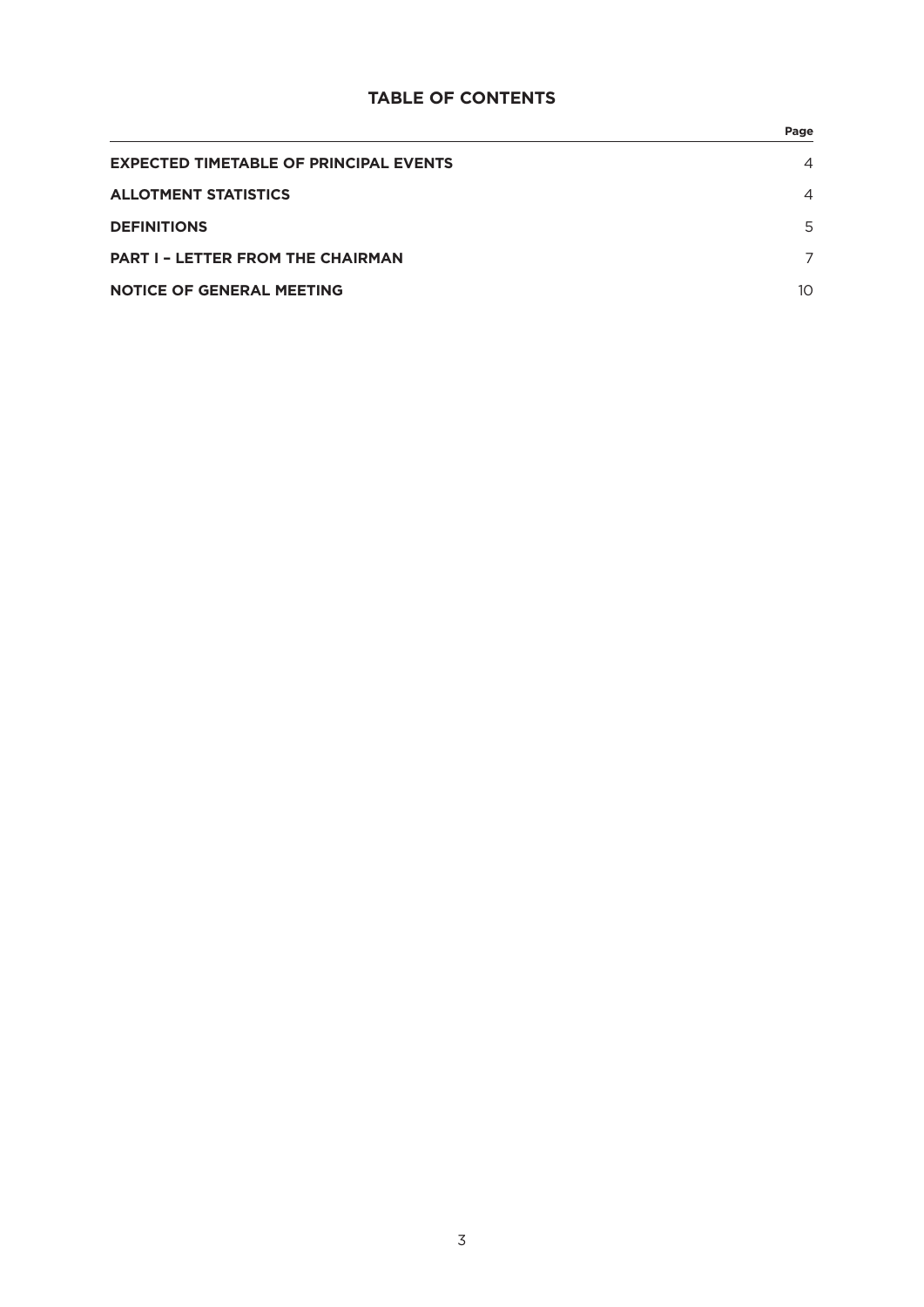# **EXPECTED TIMETABLE OF PRINCIPAL EVENTS**

| Dispatch of this document                                                           | 7 September 2021                |
|-------------------------------------------------------------------------------------|---------------------------------|
| Latest time and date for receipt of Proxy Appointment<br>or CREST Proxy Instruction | 12.30 p.m. on 28 September 2021 |
| <b>General Meeting</b>                                                              | 12.30 p.m. on 30 September 2021 |
| Admission of the New Shares to trading on AIM                                       | 8.00 a.m. on 1 October 2021     |

# **ALLOTMENT STATISTICS**

| <b>Allotment Price</b>                                                                                                                          | 62.4 pence      |
|-------------------------------------------------------------------------------------------------------------------------------------------------|-----------------|
| Number of Ordinary Shares in issue at the date of this document                                                                                 | 20,788,375      |
| Number of Deferred Consideration Shares                                                                                                         | 1,675,749       |
| Number of Anti Dilution Shares                                                                                                                  | 1,492,000       |
| Number of Ordinary Shares in issue immediately following Admission,<br>including the Deferred Consideration Shares and the Anti Dilution Shares | 23.956.124      |
| Percentage of the Enlarged Share Capital represented by the Deferred<br><b>Consideration Shares</b>                                             | 7.0 per cent.   |
| Percentage of the Enlarged Share Capital represented by the Anti<br><b>Dilution Shares</b>                                                      | 6.2 per cent.   |
| Approximate market capitalisation of the Company at Admission<br>at the Allotment Price                                                         | $£14.9$ million |

#### **Notes:**

(a) Unless otherwise specified, references in this document to time are to British Summer Time.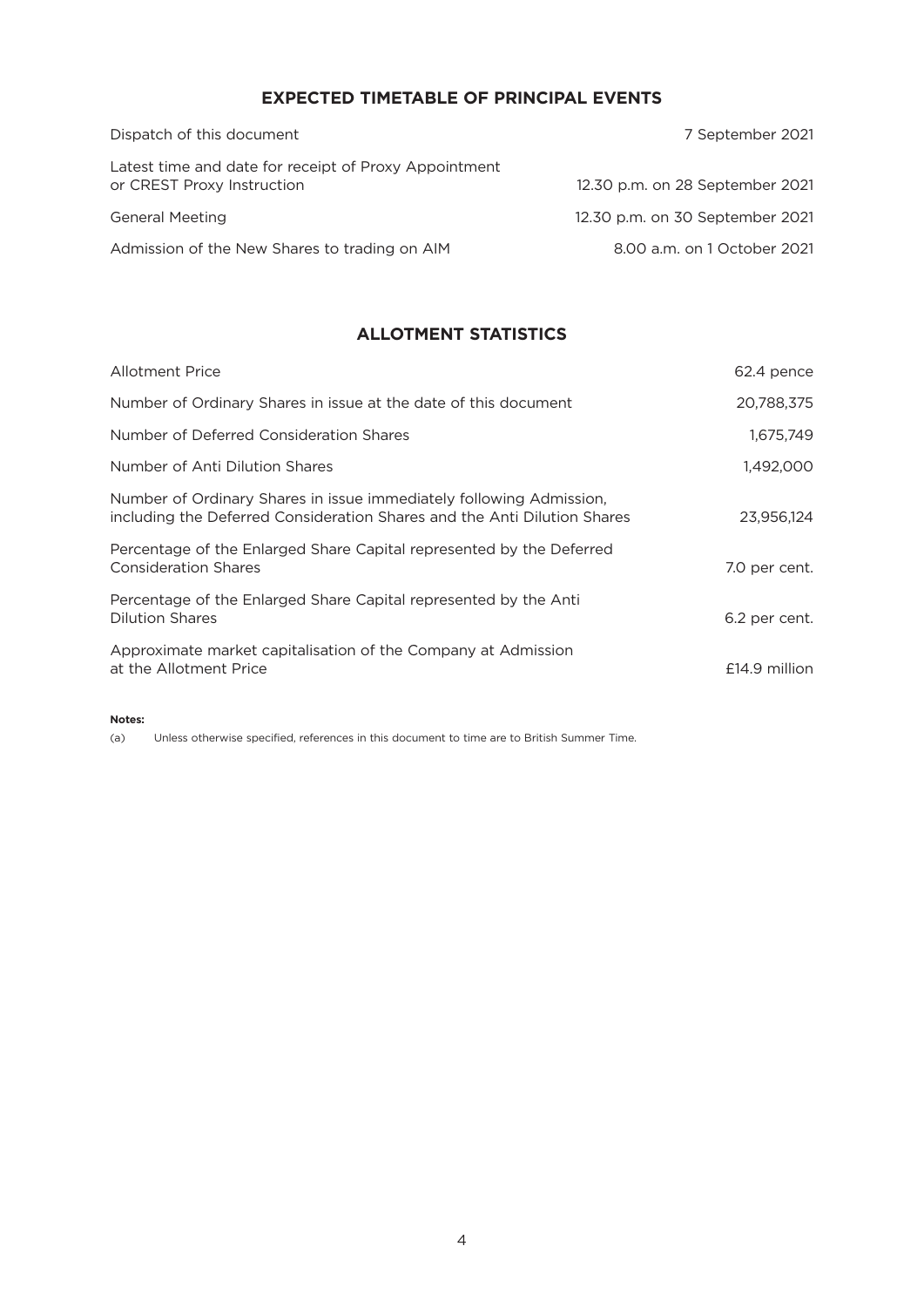# **DEFINITIONS**

The following definitions apply throughout this document, unless the context otherwise requires:

| "Acquisition"                   | the acquisition by the Company from the Sellers of the<br>entire issued share capital of the Target on 18 July 2019                     |
|---------------------------------|-----------------------------------------------------------------------------------------------------------------------------------------|
| "Act"                           | the Companies Act 2006 (as amended)                                                                                                     |
| "Admission"                     | means the admission of the Allotment Shares to trading<br>on AIM becoming effective in accordance with Rule 6 of<br>the AIM Rules       |
| "AIM"                           | the market of that name operated by the London Stock<br>Exchange                                                                        |
| "AIM Rules"                     | the AIM Rules for Companies published by the London<br>Stock Exchange from time to time                                                 |
| "Allotment Price"               | 62.4 pence per new Ordinary Share                                                                                                       |
| "Allotment Shares"              | the Deferred Consideration Shares and the Anti Dilution<br><b>Shares</b>                                                                |
| "Anti Dilution Shares"          | the Ordinary Shares to be allotted to the Anti Dilution<br>Shareholders conditional on the passing of the<br>Resolutions                |
| "Anti Dilution Shareholders"    | the Significant Shareholder and Sasqua                                                                                                  |
| "Articles"                      | the existing articles of association of the Company as at<br>the date of this document                                                  |
| "Board" or "Directors"          | the directors of the Company whose names are set out<br>on page 7 of this document                                                      |
| "Company"                       | Merit Group plc (company number 04267888)                                                                                               |
| "CREST"                         | the computerised settlement system operated by<br>Euroclear which facilitates the transfer of title to shares<br>in uncertificated form |
| "CREST Manual"                  | the document of that name issued by Euroclear                                                                                           |
| "CREST member"                  | a person who has been admitted by Euroclear as a<br>system member (as defined in the Regulations)                                       |
| "CREST sponsor"                 | a CREST participant admitted to CREST as a CREST<br>sponsor                                                                             |
| "CREST sponsored member"        | a CREST member admitted to CREST as a sponsored<br>member (which includes all CREST Personal Members)                                   |
| "Deferred Consideration Shares" | the Ordinary Shares to be allotted pursuant to the<br>Acquisition                                                                       |
| "Enlarged Share Capital"        | the 23,956,124 Ordinary Shares in issue on Admission,<br>including the Allotment Shares                                                 |
| "Euroclear"                     | Euroclear UK & Ireland Limited, the operator of CREST                                                                                   |
| "Existing Ordinary Shares"      | the 20,788,375 Ordinary Shares in issue on the date of<br>this document                                                                 |
| <b>"FSMA"</b>                   | the Financial Services and Markets Act 2000                                                                                             |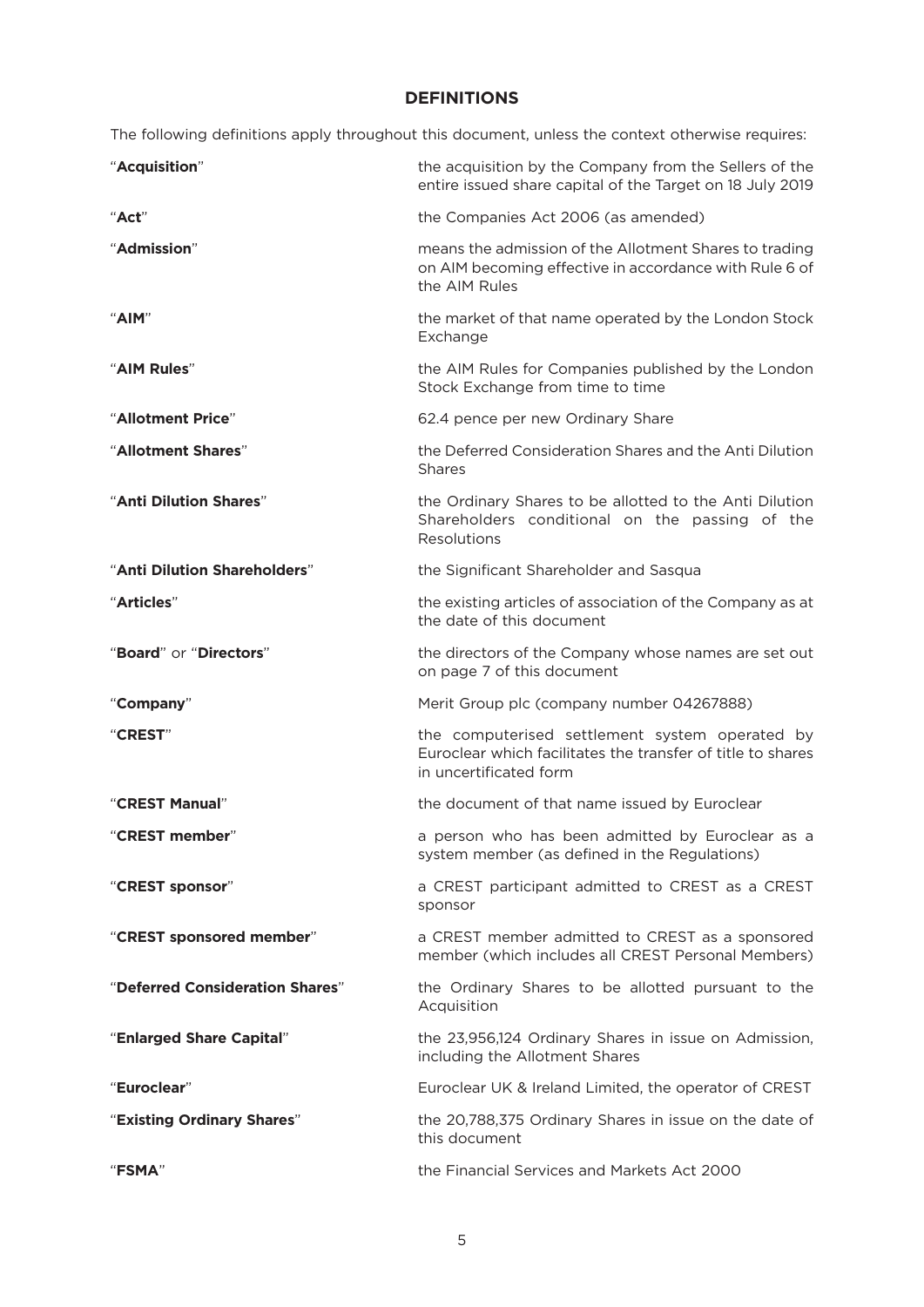| "General Meeting"                         | the general meeting of the Company to be held at the<br>offices of Fieldfisher LLP, Riverbank House, 2 Swan<br>Lane, London EC4R 3TT at 12.30 p.m. on 30 September<br>2021, notice of which is set out at the end of this<br>document        |
|-------------------------------------------|----------------------------------------------------------------------------------------------------------------------------------------------------------------------------------------------------------------------------------------------|
| "Group"                                   | the Company and its subsidiaries                                                                                                                                                                                                             |
| "Link Group"                              | Link Group, 10th Floor, Central Square, 29 Wellington<br>Street, Leeds, LS1 4DL                                                                                                                                                              |
| "London Stock Exchange"                   | London Stock Exchange plc                                                                                                                                                                                                                    |
| "Notice of Meeting"                       | the notice convening the General Meeting which is set<br>out at the end of this Circular                                                                                                                                                     |
| "Ordinary Shares"                         | the ordinary shares of 28 pence each nominal value in<br>the capital of the Company                                                                                                                                                          |
|                                           | "Regulatory Information Service" or "RIS" a regulatory information service approved by the<br>London Stock Exchange for the purposes of the AIM<br>Rules                                                                                     |
| "Resolutions"                             | the resolutions set out in the Notice of Meeting at the<br>end of this document                                                                                                                                                              |
| "Sasqua"                                  | Sasqua Fields Capital Partners I, LLC                                                                                                                                                                                                        |
| "Sellers"                                 | Cornelius Conlon, Anthony Richard Buttanshaw and<br>Benjamin Tindall being those of the sellers of<br>Meritgroup Limited to the Company entitled to the<br>allotment of the Deferred Consideration Shares                                    |
| "Shareholders"                            | holders of Ordinary Shares                                                                                                                                                                                                                   |
| "Significant Shareholder"                 | Lord Ashcroft, KCMG PC                                                                                                                                                                                                                       |
| "Target"                                  | Meritgroup Limited (company number 04842380)(now<br>re-named Merit Data & Technology Limited)                                                                                                                                                |
| "UK" or "United Kingdom"                  | the United Kingdom of Great Britain and Northern<br>Ireland                                                                                                                                                                                  |
| "uncertificated" or "uncertificated form" | recorded on the relevant register or other record of the<br>share or other security concerned as being held in<br>uncertificated form in CREST, and title to which, by<br>virtue of the Regulations, may be transferred by means<br>of CREST |
| " <b>United States</b> " or " <b>US</b> " | the United States of America, its territories and<br>possessions and any state of the United States and the<br>District of Columbia                                                                                                          |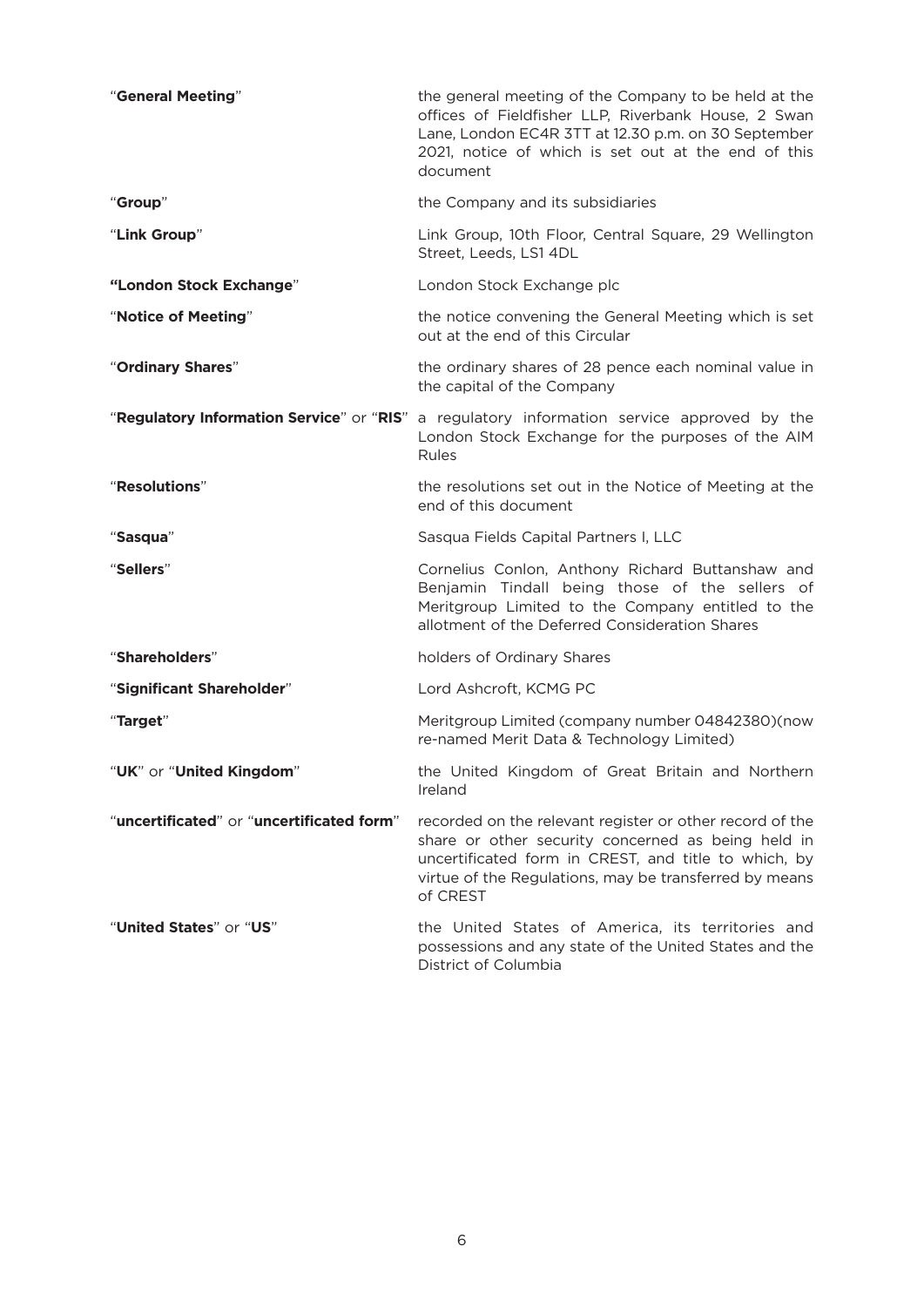# **PART I**

# **LETTER FROM THE CHAIR**

# **MERIT GROUP PLC**

(Incorporated and registered in England and Wales under the Companies Act 1985 with registered number 04267888)

Mark Smith *(Chairman)*\* 11th Floor David Beck (Chief Executive Officer) The Shard Control of the Shard Chief Executive Officer) Munira Ibrahim (Managing Director, Dods) 32 London Bridge Street Cornelius Conlon (Managing Director, Merit Data & Technology) London Simon Bullock (Chief Financial Officer) SE1 9SG Angela Entwistle\* Diane Lees CBE\* Richard Boon\* Vijay Vaghela\*

Directors: Registered Office:

(\* Non-Executive)

7 September 2021

Dear Shareholder

## **AUTHORITY TO ALLOT SHARES AND DISAPPLY PRE-EMPTION RIGHTS AND NOTICE OF GENERAL MEETING**

#### **1. Background to and details of the Allotments**

On 18 July 2019 the Company completed the acquisition of Meritgroup Limited (company number 04842380)(now re-named Merit Data & Technology Limited).

Pursuant to the Acquisition the Company agreed to settle certain consideration on the second anniversary of the completion of the Acquisition by the allotment of Ordinary Shares. The Company and the Sellers have since the second anniversary of the completion of the Acquisition agreed that 1,675,749 Ordinary Shares fall due to be allotted for these purposes.

The Anti Dilution Shareholders have communicated to the Directors that they do not wish their respective shareholdings in the Company to be diluted by the allotment of the Deferred Consideration Shares. The Significant Shareholder has therefore agreed to subscribe for 1,330,000 Ordinary Shares, at a cost of £829,920 at the Allotment Price, and Sasqua has therefore agreed to subscribe for 162,000 Ordinary Shares, at a cost of £101,088 at the Allotment Price, in order to maintain their respective shareholdings in the Company at their level immediately prior to the date of this circular.

The Directors have also identified investment opportunities within the Group, so believe the Company will benefit from an external investment of approximately £931,000. Proceeds from the Anti Dilution Shares will reduce the net debt of the Group, which as at 31 August 2021 stood at £2.4 million.

Application will be made to London Stock Exchange plc for the Allotment Shares to be admitted to trading on AIM. It is expected that, subject to the passing of the Resolutions at the General Meeting, Admission will become effective and that dealings will commence in the Allotment Shares on 1 October 2021.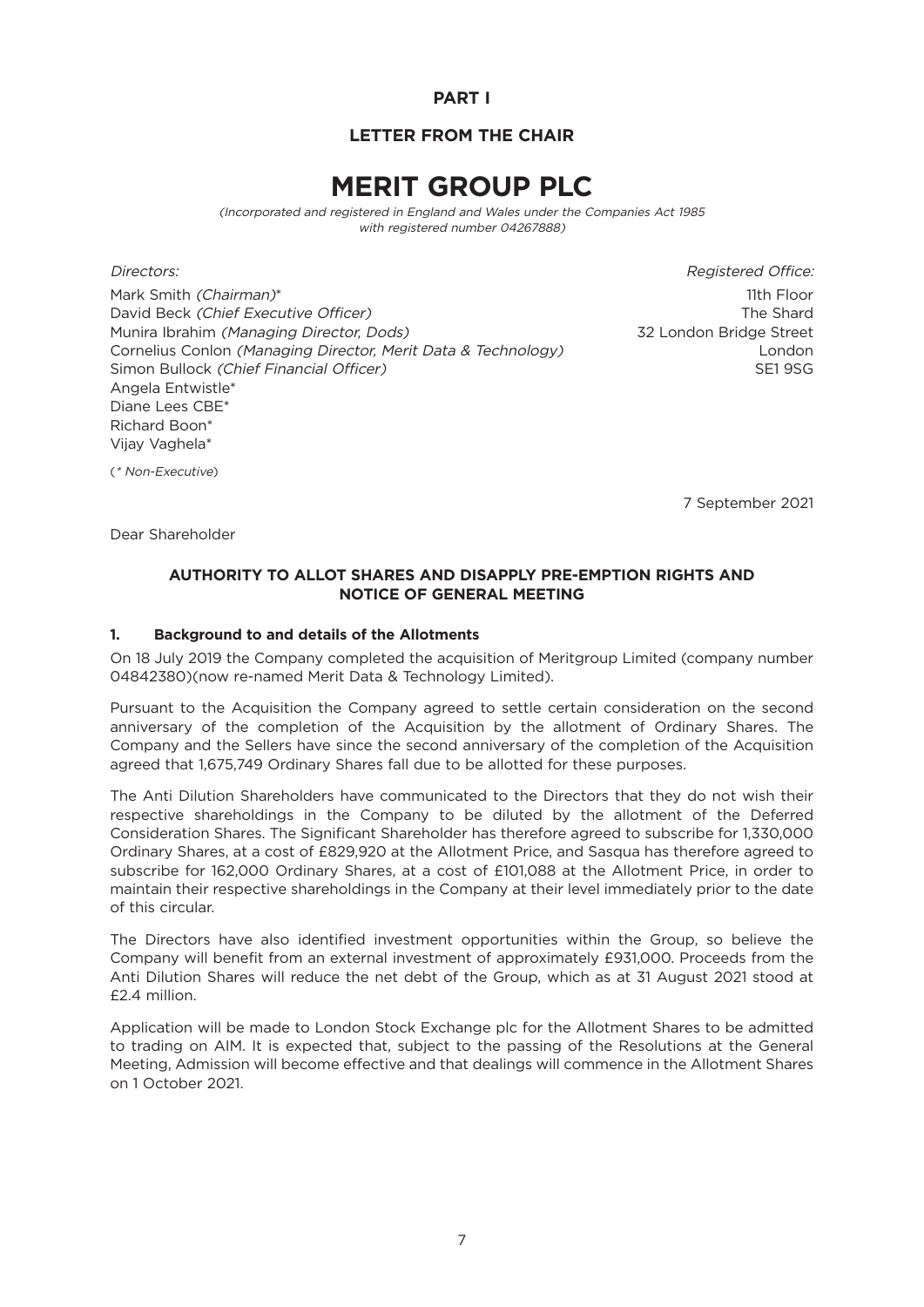## **2. Notice of General Meeting**

I am writing to you to give notice of a general meeting of the Company to be held at the offices of Fieldfisher LLP, Riverbank House, 2 Swan Lane, London EC4R 3TT at 12.30 p.m. on 30 September 2021 formal notice of which is set out at the end of this document.

It was announced today that the Company had conditionally agreed the number of Deferred Consideration Shares to be allotted pursuant to the Acquisition and the consequent number of Anti Dilution Shares to be allotted to the Anti Dilution Shareholders. The allotment of the Deferred Consideration Shares and the Anti Dilution Shares is conditional, amongst other things, on the passing of the Resolutions to be proposed at the General Meeting.

## **3. Related party transaction**

The allotment of Anti Dilution Shares to the Significant Shareholder is classified as a related party transaction under the AIM Rules. Accordingly, the Directors consider, having also consulted with Canaccord in its capacity as the Company's nominated adviser, that the allotment of Anti Dilution Shares to the Significant Shareholder is fair and reasonable insofar as Shareholders are concerned.

## **4. General Meeting**

Your approval is being sought in respect of the Resolutions.

A General Meeting, notice of which is set out at the end of this Circular, has been convened for 12.30 p.m. on 30 September 2021 for this purpose.

The Resolutions to be proposed at the General Meeting are to allot:

- 1. the Deferred Consideration Shares;
- 2. the Anti Dilution Shares; and
- 3. such shares free of the statutory pre-emption rights contained in section 561(1) of the Companies Act.

Resolutions 1, 2 and 3 serve to authorise the Directors to issue the Deferred Consideration Shares and the Anti Dilution Shares.

Resolutions 1 and 2 will be proposed as ordinary resolutions and will therefore require the approval of a majority of Shareholders voting in person or by proxy at the General Meeting.

Resolution 3 will be proposed as a special resolution and will therefore require the approval of not less than 75 per cent. of Shareholders voting in person or by proxy at the General Meeting.

For further information in relation to all of the Resolutions to be proposed at the General Meeting, please see the Notice of General Meeting at the end of this Circular, which contains the Resolutions.

## **5. Action to be taken for the General Meeting**

- 5.1 Shareholders can submit Proxy Instructions online at www.signalshares.com. Further details of how to vote are explained in Note 3 of the Notes to the Notice of General Meeting and Note 3 of the Notes to the Notice of General Meeting. To be valid, all proxy appointments must be completed and returned as soon as possible and so as to be received by the Company's Registrars, Link Group, no later than 12.30 p.m. on 28 September 2021.
- 5.2 If you hold your shares in CREST, you may appoint a proxy or proxies by completing and transmitting a CREST Proxy Instruction to Link Group as soon as possible and so that it is received by no later than 12.30 p.m. on 28 September 2021.
- 5.3 The submission of a Proxy Instruction via Signal shares or the transmission of a CREST Proxy Instruction will not prevent you from attending and voting at the meeting in person.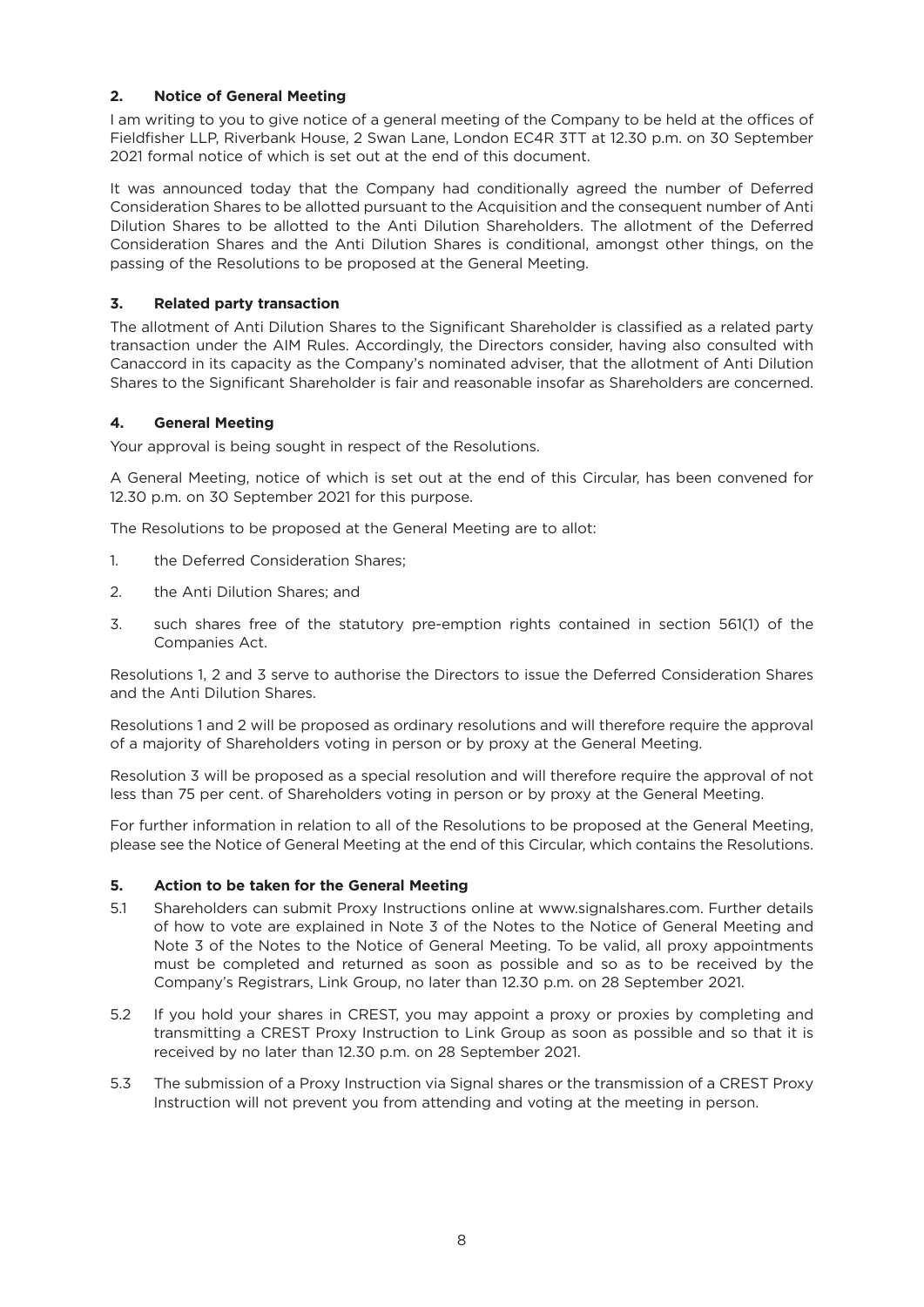#### **6. Recommendation**

**The Directors also unanimously recommend that Shareholders vote in favour of Resolutions 1, 2 and 3 to be proposed at the General Meeting.**

The Directors intend to vote in favour of all of the Resolutions in respect of their own beneficial **holdings of Existing Ordinary Shares which amount to 807,000 Existing Ordinary Shares.**

Yours faithfully,

**Mark Smith** Chairman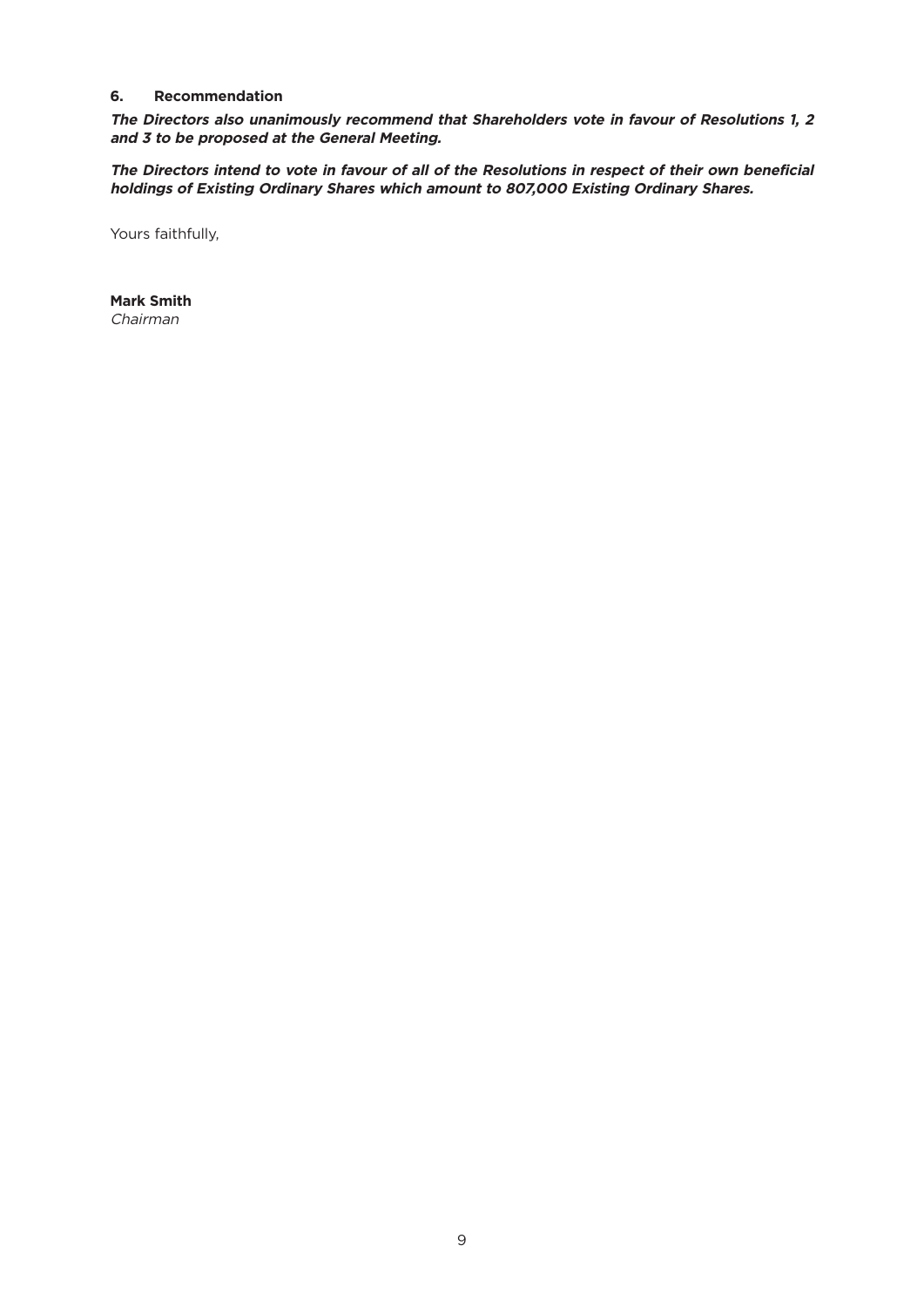# **MERIT GROUP PLC**

Incorporated and Registered in England and Wales under the Companies Act 1985 with company number: 04267888

### **NOTICE OF GENERAL MEETING**

NOTICE is hereby given that a General Meeting of Merit Group plc (the "**Company**") will be held at the offices of Fieldfisher LLP, Riverbank House, 2 Swan Lane, London EC4R 3TT on 30 September 2021 at 12.30 p.m. for the purpose of considering and, if thought fit, passing the following Resolutions, of which resolutions 1 and 2 shall be proposed as ordinary resolutions and resolution 3 shall be proposed as a special resolution:

#### **ORDINARY RESOLUTIONS**

- 1. THAT in addition to all subsisting authorities to the extent unused, the Directors be and they are hereby generally and unconditionally authorised in accordance with section 551 of the Companies Act 2006 (the "Act"), to exercise all the powers of the Company to allot the Deferred Consideration Shares (as defined in the circular sent to shareholders on 7 September 2021 (the "Circular")) provided that this authorisation shall, unless previously revoked by resolution of the Company, expire at the conclusion of the annual general meeting of the Company to be held in 2022. The Company may, at any time before such expiry, make offers or enter into agreements which would or might require shares to be allotted or Rights to be granted after such expiry and the Directors may allot shares or grant Rights in pursuance of any such offer or agreement as if this authorisation had not expired.
- 2. THAT subject to the passing of Resolution 1 above and in addition to all subsisting authorities to the extent unused, the Directors be and they are hereby generally and unconditionally authorised in accordance with section 551 of the Companies Act 2006 (the "Act"), to exercise all the powers of the Company to allot the Anti Dilution Shares (as defined in the Circular) provided that this authorisation shall, unless previously revoked by resolution of the Company, expire at the conclusion of the annual general meeting of the Company to be held in 2022. The Company may, at any time before such expiry, make offers or enter into agreements which would or might require shares to be allotted or Rights to be granted after such expiry and the Directors may allot shares or grant Rights in pursuance of any such offer or agreement as if this authorisation had not expired.

#### **SPECIAL RESOLUTION**

3. THAT subject to the passing of Resolutions 1 and 2 above and in addition to all subsisting authorities to the extent unused, the Directors are empowered pursuant to section 570 of the Act to allot equity securities (within the meaning of section 560 of the Act) pursuant to the authorisation conferred by Resolutions 1 and 2 above as if section 561 of the Act did not apply to the allotments, provided that this power is limited to shares in the Company up to an aggregate nominal amount of £886,970 and this power shall, unless previously revoked by resolution of the Company, expire at the conclusion of the annual general meeting of the Company to be held in 2022, and that the Company may, at any time before the expiry of this power, make offers or enter into agreements which would or might require equity securities to be allotted after such expiry and the directors may allot equity securities in pursuance of any such offer or agreement as if this power had not expired.

**Fieldfisher Secretaries Limited** The Shard Company Secretary 32 London Bridge Street

By order of the Board **Registered Office** Board **Registered Office** 11th Floor London SE1 9SG

7 September 2021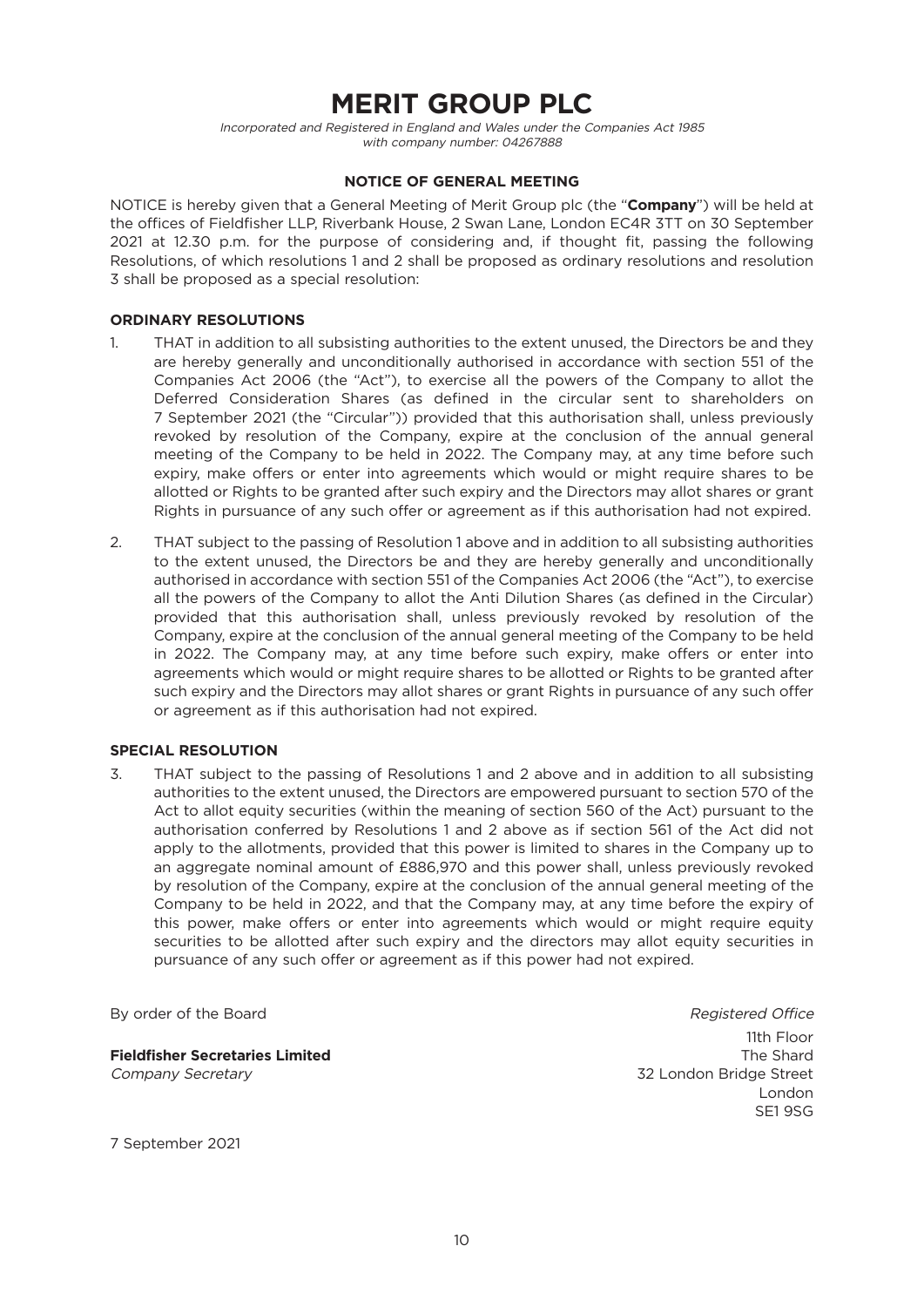Notes:

- 1 Only those shareholders registered in the Company's register of members at:
	- close of business on 28 September 2021; or
	- if this meeting is adjourned, at close of business on the day two days prior to the adjourned meeting,

shall be entitled to attend and vote at the meeting. Changes to the register of members after the relevant deadline shall be disregarded in determining the rights of any person to attend and vote at the meeting.

- Any member entitled to attend, vote and speak at the meeting convened by the above notice is entitled to appoint one or more proxies to attend, speak and vote at the meeting instead of him. A proxy need not be a member of the Company. More than one proxy may be appointed to exercise the rights attaching to different shares held by the member, but a member may not appoint more than one proxy to exercise rights attached to any one share.
- 3 You will not have received a hard copy proxy form in the post. You can instead submit your proxy vote electronically by accessing the shareholder portal at www.signalshares.com, logging in and selecting the 'Vote Online Now' link. You will require your username and password in order to log in and vote. If you have forgotten your username or password you can request a reminder via the shareholder portal. If you have not previously registered to use the portal you will require your investor code ('IVC') which can be found on your share certificate. Proxy votes should be submitted as early as possible and in any event, no later than 48 hours before the time for the holding of the meeting or any adjournment of it.
- 4 Please indicate the proxy holder's name and the number of shares in relation to which they are authorised to act as your proxy (which, in aggregate, should not exceed the number of shares held by you) when completing your proxy. Please also indicate if the proxy instruction is one of multiple instructions being given.
- 5 To be effective, the proxy vote must be submitted at www.signalshares.com so as to have been received by the Company's registrars. not less than 48 hours (excluding weekends and public holidays) before the time appointed for the meeting or any adjournment of it. By registering on the Signal shares portal at www.signalshares.com, you can manage your shareholding, including:
	- cast your vote
	- change your dividend payment instruction
	- update your address
	- select your communication preference.

Any power of attorney or other authority under which the proxy is submitted must be returned to the Company's Registrars, Link Group, PXS1, Central Square, 29 Wellington Street, Leeds, LS1 4DL. If a paper form of proxy is requested from the registrar, it should be completed and returned to Link Group, PXS1, Central Square, 29 Wellington Street, Leeds, LS1 4DL to be received not less than 48 hours before the time of the meeting. Completion of a proxy will not preclude members from attending and voting in person at the meeting.

- 6 Pursuant to Regulation 41 of the Uncertificated Securities Regulations 2001, the time by which a person must be entered on the register of members in order to have the right to attend and vote at the General Meeting is close of business 2 days (excluding any part of a day that is not a working day) prior to the time for holding the meeting, or if the meeting is adjourned close of business 2 days (excluding any part of a day that is not a working day) prior to the time for holding the adjourned meeting. Changes to entries on the register of members after that time will be disregarded in determining the right of any person to attend or vote at the meeting.
- 7 CREST members who wish to appoint a proxy or proxies by utilising the CREST electronic proxy appointment service may do so for the meeting and any adjournment(s) thereof by utilising the procedures described in the CREST manual. CREST personal members or other CREST sponsored members, and those CREST members who have appointed a voting service provider(s), should refer to their CREST sponsor or voting service provider(s), who will be able to take the appropriate action on their behalf. Given the current restrictions on attendance in person, Shareholders are encouraged to appoint the chairman of the General Meeting as their proxy rather than a named person who will not as at this date of this document be permitted to attend the physical meeting. Shareholders are further asked to appoint the chairman of the meeting as their proxy electronically where possible.
- 8 In order for a proxy appointment made by means of CREST to be valid, the appropriate CREST message (a CREST Proxy Instruction) must be properly authenticated in accordance with Euroclear UK & Ireland Limited's (EUI) specifications and must contain the information required for such instructions, as described in the CREST manual. The message must be transmitted so as to be received by the issuer's agent (Link Group, ID RA10) not less than 48 hours before the time appointed for the meeting. For this purpose, the time of receipt will be taken to be the time (as determined by the timestamp applied to the message by the CREST applications host) from which the issuer's agent is able to retrieve the message by enquiry to CREST in the manner prescribed by CREST.